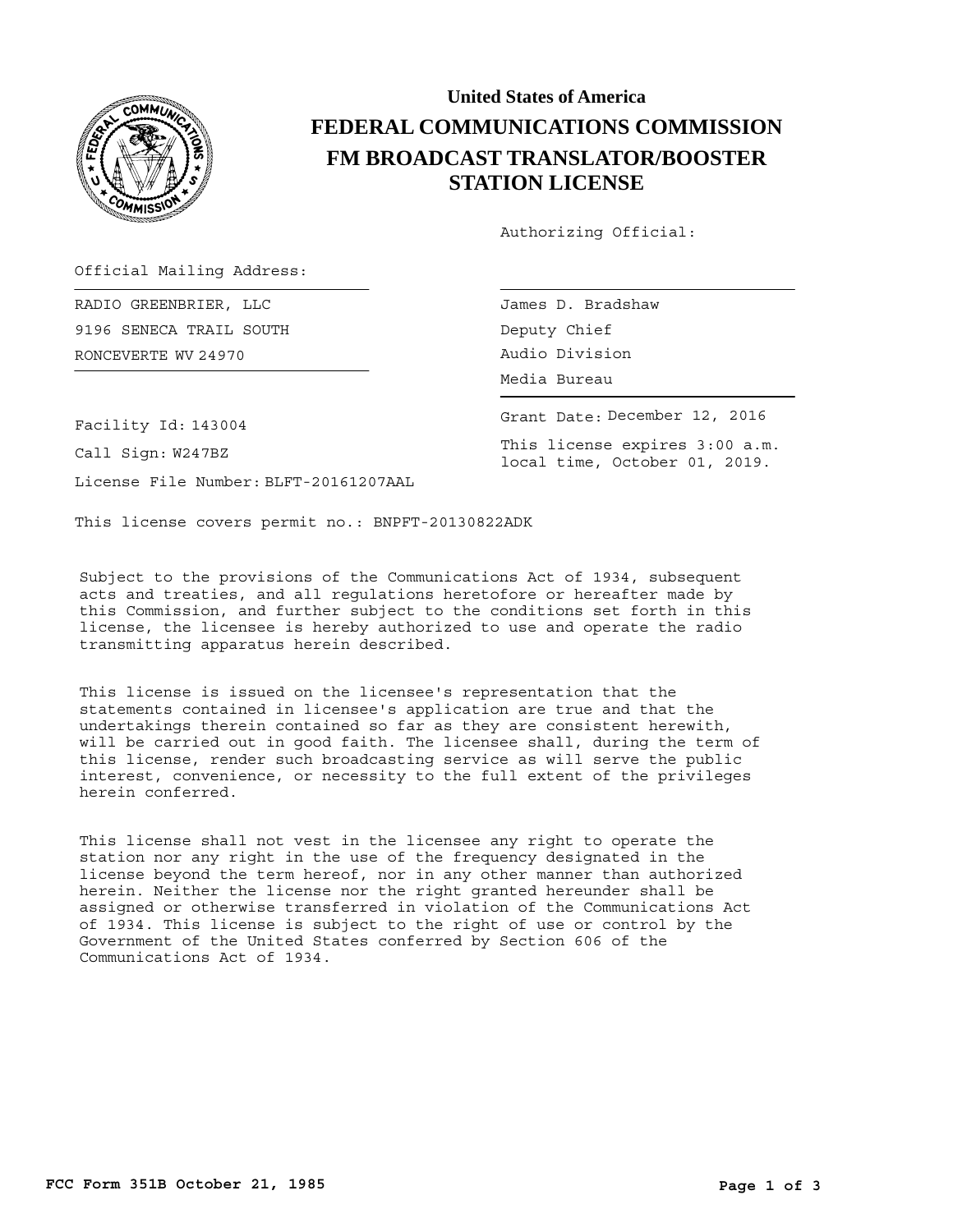Callsign: W247BZ License No.: BLFT-20161207AAL Principal community to be served: WV-LEWISBURG Hours of Operation: Unlimited Frequency (MHz): 97.3 Via: Microwave Primary Station: WSLW (AM), Frequency 1310 kHz, WHITE SULPHUR SPRING, Channel: 247 Name of Licensee: RADIO GREENBRIER, LLC **WV** 

Antenna Coordinates: North Latitude: 37 deg 47 min 80 deg 30 min West Longitude: Transmitter: Type Accepted. See Sections 73.1660, 74.1250 of the Commission's Rules. Transmitter output power: 0.112 kW sec 55 sec 54

Antenna type: (directional or non-directional): Directional Description: NIC BKY3P

Major lobe directions (degrees true): 90

|                                                           | Horizontally Vertically |           |
|-----------------------------------------------------------|-------------------------|-----------|
|                                                           | Polarized               | Polarized |
|                                                           | Antenna:                | Antenna:  |
| Effective radiated power in the Horizontal Plane (kw):    |                         | 0.25      |
| Height of radiation center above ground (Meters):         |                         | 20        |
| Height of radiation center above mean sea level (Meters): |                         | 894       |

Antenna structure registration number: Not Required

Overall height of antenna structure above ground: 25 Meters

Obstruction marking and lighting specifications for antenna structure:

It is to be expressly understood that the issuance of these specifications is in no way to be considered as precluding additional or modified marking or lighting as may hereafter be required under the provisions of Section 303(q) of the Communications Act of 1934, as amended.

None Required